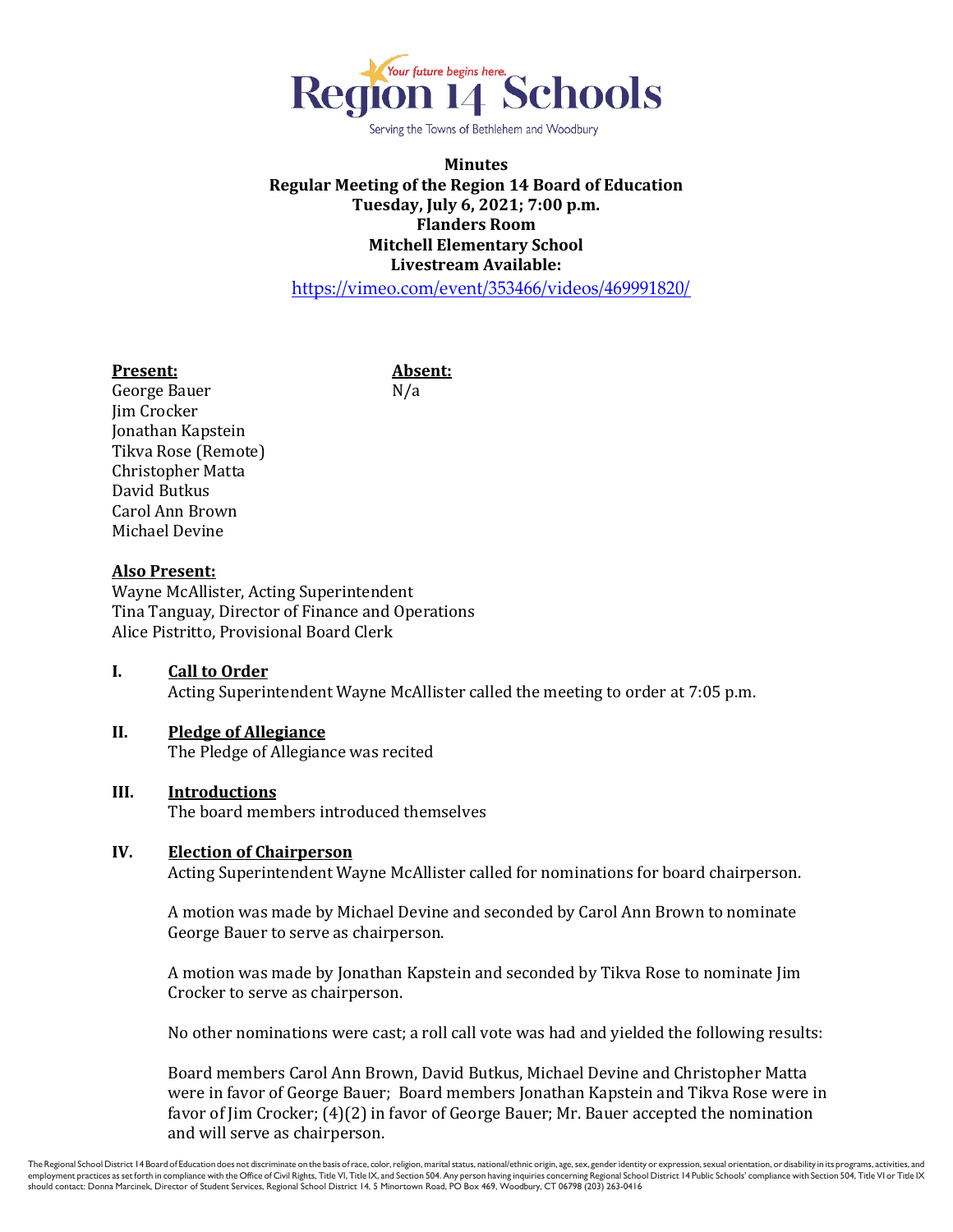### **V. Election of Board Officers Vice Chairperson**

Board chairman George Bauer called for nominations for vice chairperson.

A motion was made by George Bauer and seconded by Christopher Matta to nominate Jim Crocker as vice chairperson; no other nominations were cast; a roll call vote was taken; all were in favor of the appointment of Jim Crocker; Mr. Crocker accepted the nomination and will serve as vice chairperson.

### **Secretary**

A motion was made by David Butkus and seconded by Christopher Matta to nominate Carol Ann Brown to serve as secretary; no other nominations were cast; a roll call vote was taken; all were in favor of the appointment of Carol Ann Brown; Ms. Brown accepted the nomination and will serve as secretary.

#### **Treasurer**

A motion was made by Tikva Rose and seconded by Jonathan Kapstein to nominate Jim Crocker to serve as treasurer; no other nominations were cast; a roll call vote was taken; all were in favor of the appointment of Jim Crocker; Mr. Crocker accepted the nomination and will serve as treasurer.

#### **Assistant Secretary/Treasurer**

A motion was made by George Bauer and seconded by Christopher Matta to nominate David Butkus to serve as assistant secretary/treasurer.

Mr. Butkus noted that he would fulfill the obligation if selected, but encouraged additional nominations due to work obligations and time constraints.

A motion was made by Carol Ann Brown and seconded by George Bauer to nominate Christopher Matta to serve as assistant secretary/treasurer.

A roll call vote was taken and yielded the following results; George Bauer, Carol Ann Brown, Jim Crocker, Michael Devine and Jonathan Kapstein in favor of Christopher Matta; Tikva Rose and Christopher Matta in favor of David Butkus; (5)(2) in favor or Christopher Matta; Mr. Matta accepted the nomination and will serve as assistant secretary/treasurer.

### **VI. Board Appointments**

A motion was made by Jim Crocker and seconded by Michael Devine to accept/approve the following appointments:

Patricia Paige, Board Clerk Andrea Needleman, MD, Health; School District Physician James Bauer, DMD, School Dentist

all in favor; none opposed; motion carried unanimously.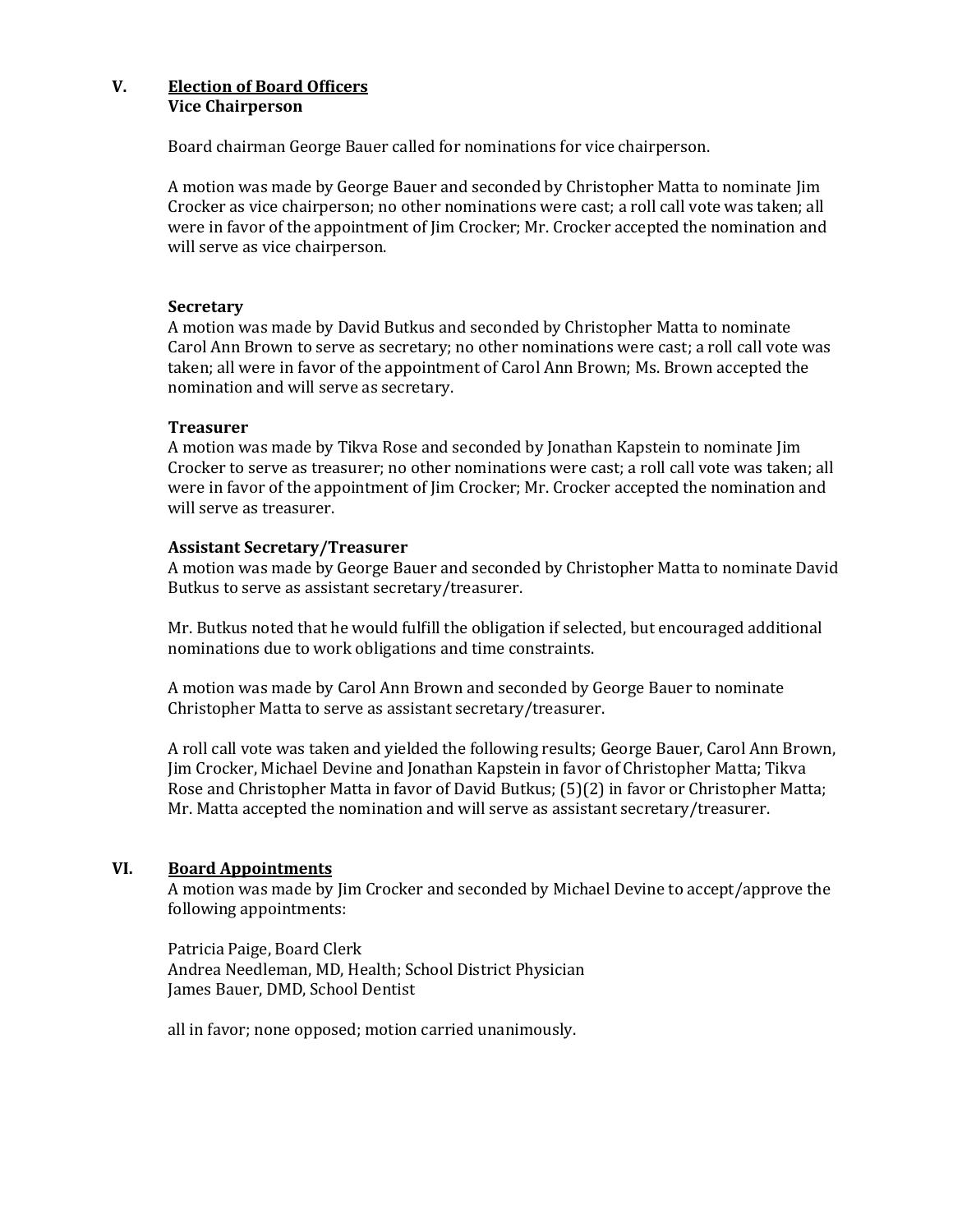### **VII. Approval of Minutes**

#### **Special Meeting dated Wednesday, June 23, 2021**

A motion was made by Michael Devine and seconded by Jim Crocker to accept/approve the minutes with the following amendment:

Correct the spelling of Mr. Crocker's name from "Croker" to "Crocker", page 2; noted in the motions upon returning to Public Session

all in favor; none opposed; motion carried unanimously.

### **VIII. Acting Superintendent's Report**

#### **A. Student Performance Update**

Ms. Wendy Nelson Kauffman began her presentation by celebrating today as the start date of the district's first regular education summer school program, one effort to mitigate the loss of instructional time as a result of the pandemic. The program was made possible through federal grant dollars.

Forty students, that were thought to gain the most by attending summer school, were selected to participate in the program. Math and literacy universal screeners were used to determine who those students would be.

Ms. Nelson Kauffman explained the data that was presented. Universal Screeners were used for all students. Each student has a growth score that is assigned to them based on an algarhythm. Though most students are meeting or exceeding typical growth as depicted by the data, there are students not growing at an acceptable rate; need to determine what is happening.

Philosophy is teaching to the whole child; measuring students' success is not what their test scores are.

Ms. Nelson Kauffman firmly believes that if the district prepares the students utilizing the six attributes of Vision of a Leaner, the students will be future ready, truly prepared for success in life and higher test scores will follow.

Mr. Crocker would like to examine Smarter Balance Assessments further.

### **B. Appointment of Mitchell Elementary School Principal**

Mr. Wayne McAllister introduced Ms. Kelly Pinho as the district's newly appointed principal at Mitchell Elementary School. He provided a brief summary of the interview and hiring process for the vacated position and offered some highlights from Ms. Pinho's extensive resume.

#### **C. Personnel Report**

The Personnel Report for July 6, 2021 consisted of several new hires and retirements. All names were read into the record by Mr. McAllister. Most of the new hires were employed to fill the district's Extended School Year positions.

### **D. Covid Update**

The Covid report has been maintained with the consideration of summer school and the Extended School Year program. There were no Covid issues to report this evening.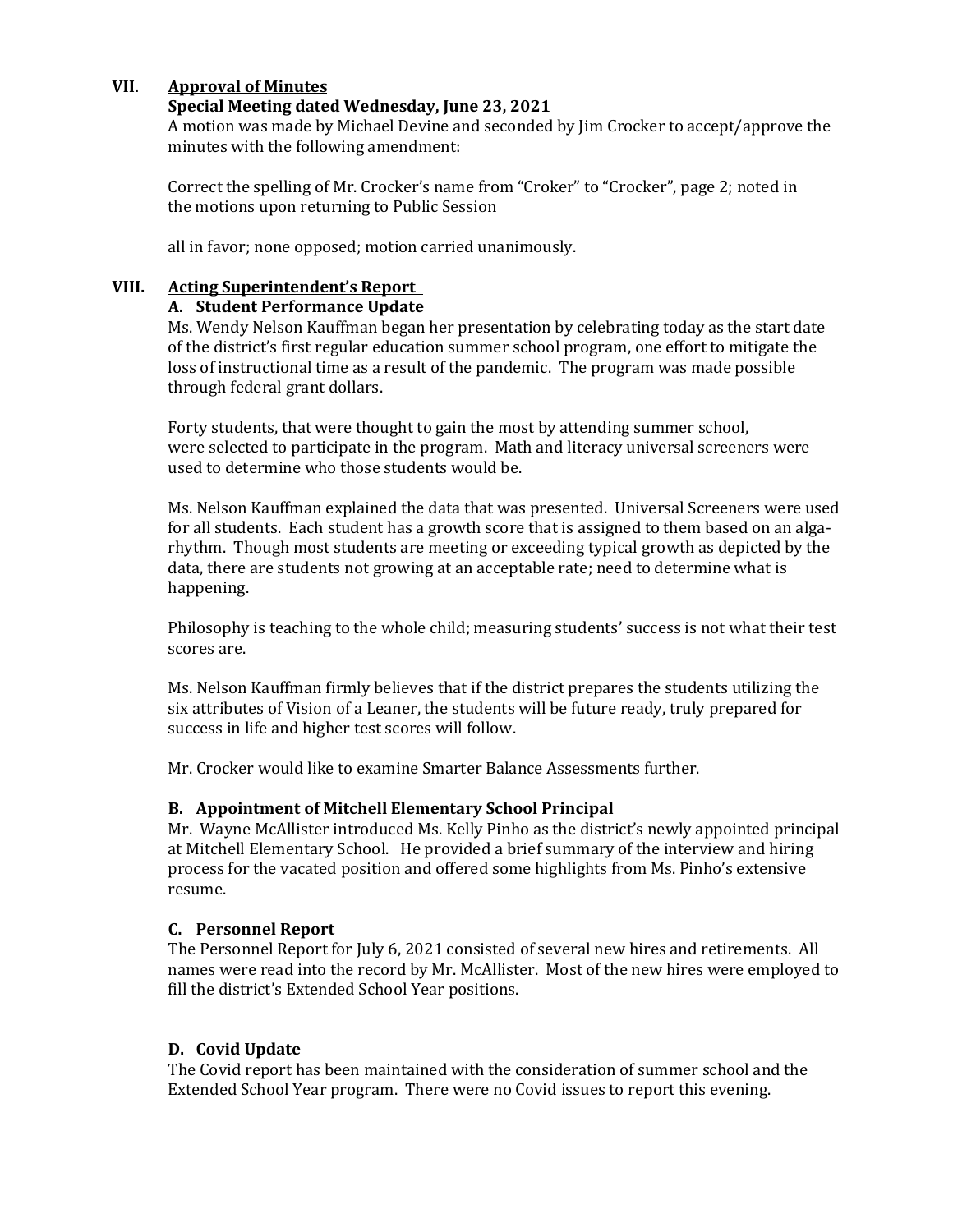# **IX. Committee Reports**

### **A. Safe School Report**

Mr. Michael Devine shared a brief synopsis of the meeting.

The Safety Committee met on June 18th with both resident troopers in attendance. The agenda covered numerous topics including the SRO program with a focus on the MOU currently in place; background checks, and the ALICE program/Active Shooter Response training. Currently looking at timeslots with administrators to provide updates to staff.

Additional agenda items included district-wide risk assessments with hopes of completing them in August, security cameras, communication concerns relevant to Internet, phones, radios and the badging system. The meeting closed with a discussion on grants available to the district.

Subsequent Safety Committee meetings are planned for the last Friday of every month; 12:00 p.m.; Bethlehem Fire House.

#### **B. Finance Committee**

Ms. Tanguay has been working on wrapping up the year-end and is anticipating to be within the budget. Total revenue collected as of June 30, 2021 was noted as 99.03% of what was anticipated to be collected; expenditures at 94.74%.

The financials for the high school project noted expenses through June 2021 totaling \$62,954,127 with project funds currently on hand totaling \$381,323. The project is expected to conclude by the end of the summer.

The Bond Anticipation Note (BAN) is set to rollover this Thursday in the amount of 8.5 million dollars. The amount reflects the remaining reimbursement from the state and will be a nine month term.

The overall food service loss for the year is \$186,212, less than what was originally anticipated or \$200,000. Plans are to participate in the federal free lunch program for next school year.

Currently in the process of replacing the Food Service Director of 44 years.

### **X. Board Chair Comments**

Mr. Bauer provided a follow up with regards to the Governor's Executive orders set to expire on July 20<sup>th</sup>. The Region 14 Safe Return to In-person Instruction Plan is housed on the district's web page for the 21/22 school year. The board continues to monitor and share what the requirements are.

# **XI. Privilege of the Floor**

### **Kathy Velkey**

Grandparent to six grandchildren in the district; spoke to ESSR; politically motivated to control and indoctrinate our children for Critical Race Theory while ignoring the science regarding the mental health and well-being of our children. Asked the board to allow the parents the choice of whether their students wear masks and to cancel Critical Race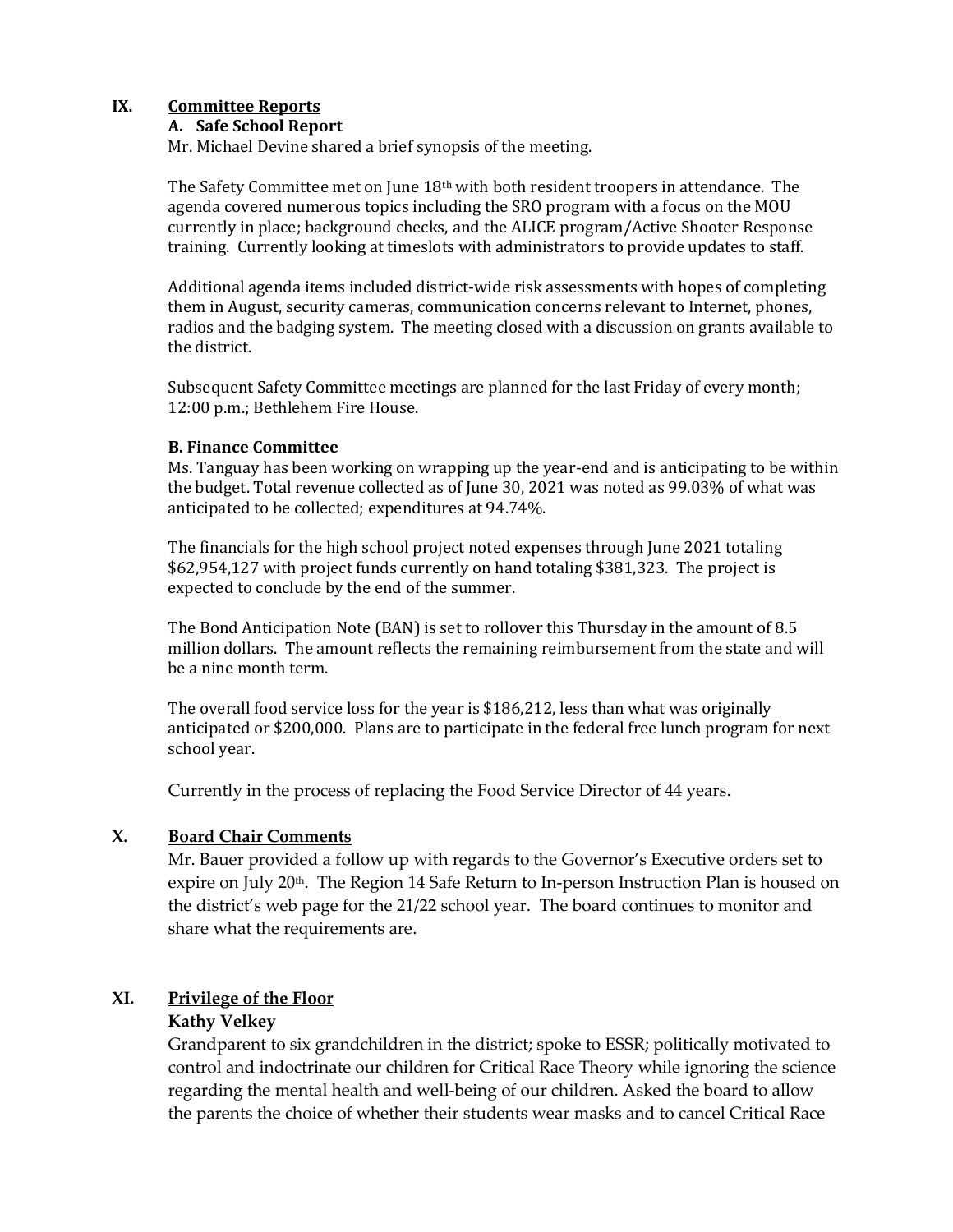### Theory.

### **Diane McCloud**

Parent of an immune comprised child; would like the school district to follow the science at the time of school opening. If remote learning is not an option next year for those who choose it, to please reconsider.

#### **Jenna DiStefano**

Advocate for parent choice when it comes to mask wearing in the fall; students need to breathe fresh air; all in same storm, not in same boat; all have different struggles.

### **Casey Rushin**

Board missed a big opportunity this evening by not voting for Jim Crocker to serve as board chairman, he has always advocated for transparency. Parents had to wear masks at graduation, pictures of board members without. What is the plan moving forward with regards to hiring a new superintendent? What is the hiring process for a replacement?

#### **Alyssa Detmer**

Asked the board to go beyond orders and CDC; masks are harmful to children. Bring back hot lunch. What will the district do with students who are not vaccinated?

#### **Kelly Packett**

Huge issue with masks as do her children; present tonight to advocate for choice; parents decide; surrounding towns made decisions; board needs to be prepared.

#### **Markus Wesaw**

Soon to be seventh grader. On days where it was 90 degrees, students were not getting extra breaks and are required to masks; more options for lunches.

#### **Melissa Wesaw**

Make masks optional; end mask mandate; do not make CRT a part of curriculum; pushing political beliefs onto our children. Wants the entire board to resign; management proven to be awful; knew a lot more than they care to admit and cost the district a lot of money

### **XII. Old Business**

There was no Old Business

### **XIII. New Business**

**A. Bid Awards**

### **1. Starlift Equipment**

A motion was made by Jim Crocker and seconded by Michael Devine to accept/approve Starlift Equipment; Clark Forklift in the amount of \$26,311 as presented; all in favor;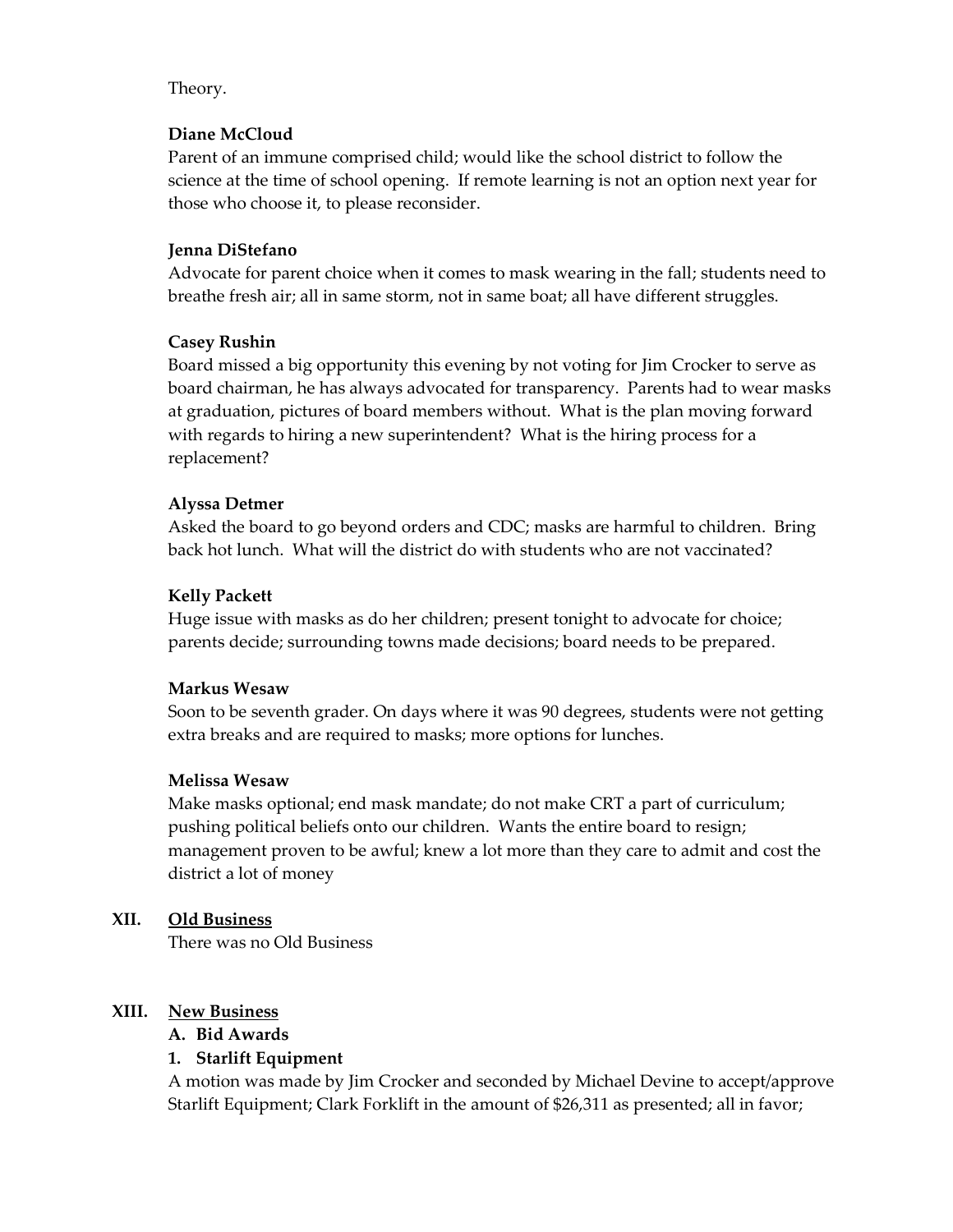none opposed; motion carried unanimously.

### **2. Asbestos Abatement**

A motion was made by Jim Crocker and seconded by David Butkus to accept/approve the asbestos abatement at Mitchell Elementary School by A. Vets Demo, LLC; Vernon, CT; in the amount of \$56,000 as presented; all in favor; none opposed; motion carried unanimously.

# **3. Nonnewaug High School Parking Lot Paving**

A motion was made by Christopher Matta and seconded by Michael Devine to accept/approve the Nonnewaug High School parking lot pavement bid from S & S Asphalt, Inc. Paving in the amount of \$35,999 as presented; all in favor; none opposed; motion carried unanimously.

# **4. Shakers Chrysler Dodge Jeep Ram**

A motion was made by Jonathan Kapstein and seconded by Christopher Matta to accept/approve the bid award from Shakers Chrysler Dodge Jeep Ram for a 2022 2500 Big Horn Reg Cab  $4 \times 4$  in the amount of \$26,660 as presented; all in favor; none opposed; motion carried unanimously.

# **Executive Session**

A motion was made by Jim Crocker and seconded by Christopher Matta that the Region 14 Board of Education enter into Executive Session for the discussion and possible action on ratification of proposed collective bargaining agreement between the Regional School District No. 14 Board of Education and the Nonnewaug Secretarial Association for the period of July 1, 2021 to June 30, 2024 and discussion and possible action on ratification of collective bargaining agreement between the Regional School District No. 14 Board of Education and the Local 1303-247 of Council #4 AFSCME, AFL-CIO; Nonnewaug School Nurses for the period of July 1, 2021 to June 30, 2025; all in favor; none opposed; motion carried unanimously.

The board invited Wayne McAllister, Acting Superintendent, and Tina Tanguay, Director of Finance and Operations, into Executive Session at 8:55 p.m.

### **Public Session**

The board returned to public session at 9:27 p.m.

# **Motions**

A motion was made by Jim Crocker and seconded by Michael Devine that the Region 14 Board of Education ratify the proposed collective bargaining agreement between the Regional School District No. 14 Board of Education and the Nonnewaug Secretarial Association for the period of July 1, 2021 to June 30, 2024; all in favor; none opposed;